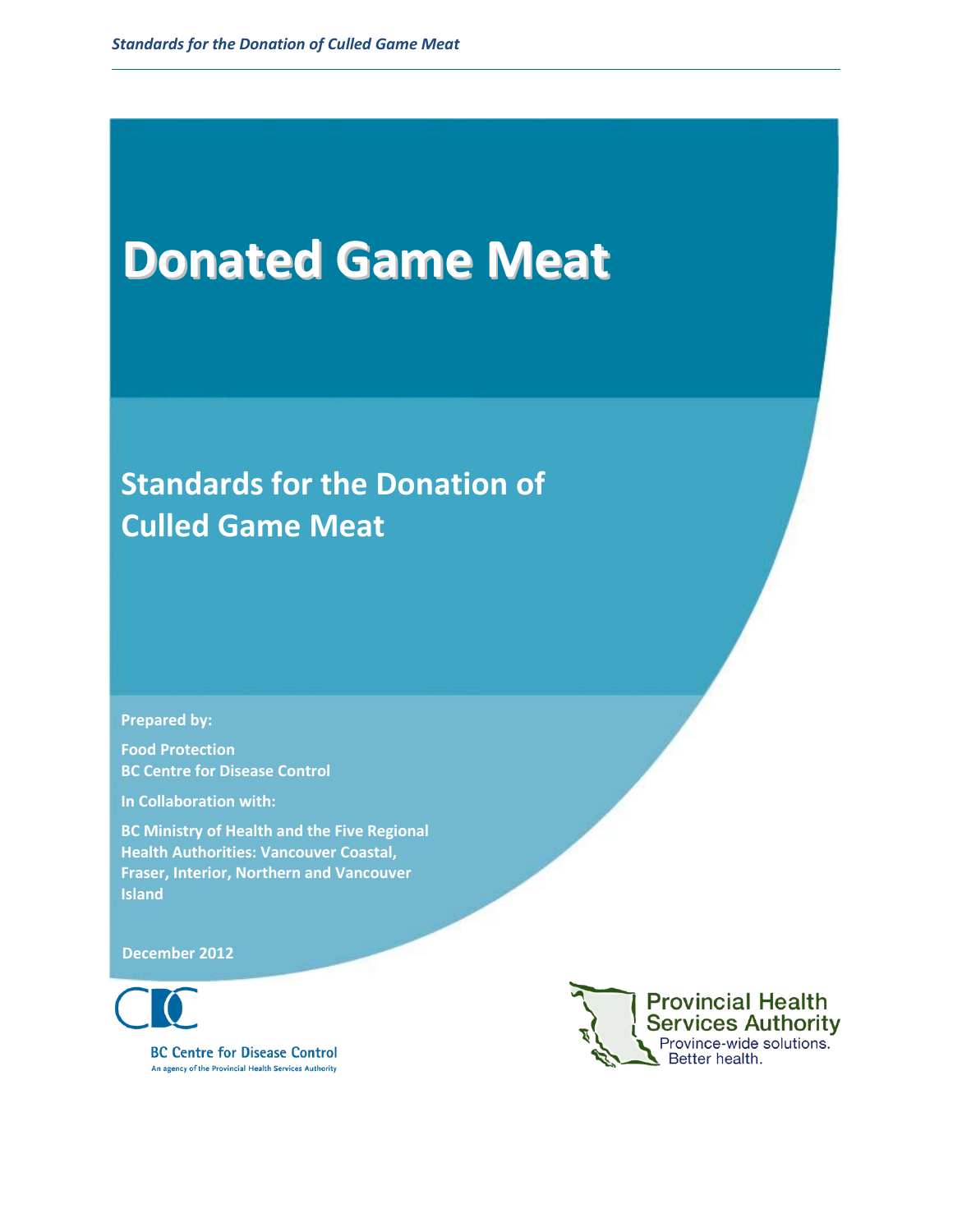## **Definitions**

**Animal** – is defined in the Meat Inspection Regulation as "an animal raised for food." This definition does not apply to wild game animals or their meat.

**Cull** – means the hunting or humane killing of game animals as a means of population management or control that is authorized by a permit obtained from the Ministry of FLNRO.

**Food bank** – means a non-profit organization that

- a) operates with the exclusive intent of feeding the hungry, and
- b) receives, holds, packages, repackages or distributes food to be consumed off the premises but does not process food.

**Food premises** – means any place where food intended for public consumption is sold, offered for sale, supplied, handled, prepared, packaged, displayed, served, processed, stored, transported or dispensed.

**Training program** – is a one-day workshop conducted by the Ministry of FLNRO that provides individuals with the knowledge needed to examine, handle and prepare game carcasses for human consumption, and to understand the risk presented by the contamination of meat and the presence of zoonotic organisms. Individuals will receive a letter of recognition upon completion of the training program.

**Wild ungulates** – include deer, elk or moose only. These are also referred to as "game animals" or "game meat" in this document.

**Zoonotic organisms** – are organisms carried by animals that can cause disease in humans.

#### **Introduction**

The Ministry of Forests, Lands and Natural Resource Operations (FLNRO) may permit B.C. communities to cull game animals within their jurisdiction and to donate the meat. These standards apply to situations in which wild ungulates are culled for management purposes and meat is subsequently made available through a donation system.

All meat derived from these culls has been processed by approved facilities and must be donated to individuals or families for their personal consumption only, or to food bank intermediaries.

#### **Background**

Economically disadvantaged individuals and families may have challenges in obtaining high quality and nutritious food. Donated food, particularly the high protein and low fat meat obtained from game animals, can greatly increase the diversity and nutritional quality of recipients' diets. As such, the benefits of donating wild game meat to economically disadvantaged individuals and families can outweigh any disadvantages or costs such a program may entail.

Consumers of donated game meat may lack the knowledge necessary to ensure the meat is safe for human consumption. To reduce the risk to human health presented by unsuitable meat, parasites or diseases, donation programs for culled game meat should be delivered by personnel trained and experienced in assessing game meat quality that follow the standards in this document.

Donation of game meat must comply with those sections pertaining to sanitation and food hygiene of the Meat Inspection Regulation and the Food Premises Regulation.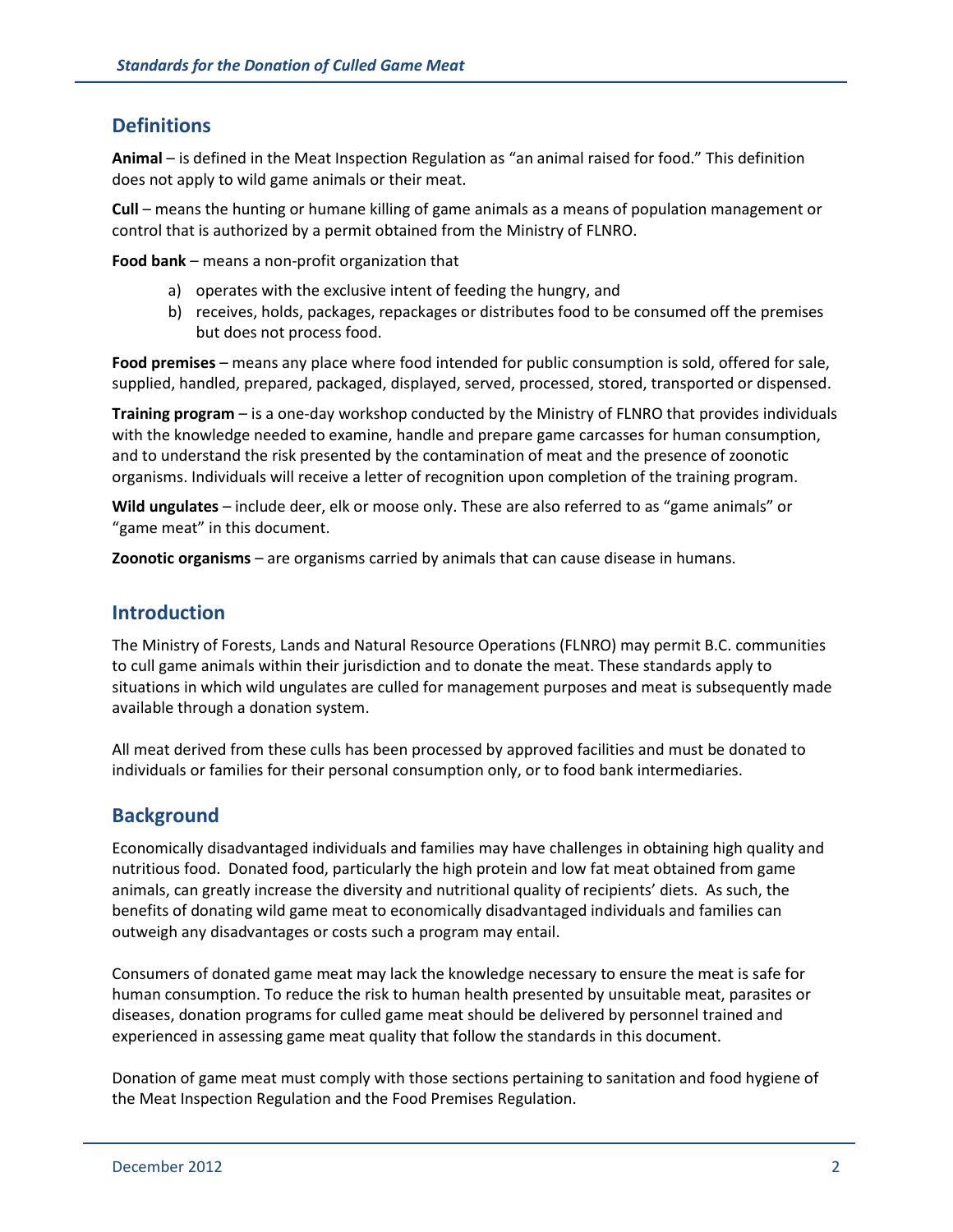When culled game animal carcasses and meat are made available through a donation system, the following standards apply. These standards do not apply to uninspected meat from domestic farm animals or from game animal carcasses from hunts. The Meat Inspection Regulation applies to all domestic farm animal slaughter, except those intended for personal consumption by the animal's owner, their immediate household and immediate family.

## **Standards**

- Donated game meat must be from carcasses that are inspected in the field by individuals who have completed the Ministry of FLNRO training program, and have determined the meat to be fit for human consumption. The training program provides individuals with the knowledge required to inspect, handle and prepare game carcasses for human consumption, and to understand the food safety risks presented by contamination and/or the presence of zoonotic organisms.
- Animals must be killed humanely and exsanguinated (bled) as soon as possible after death. Internal organs must be removed as quickly as possible (field dressed) to allow rapid cooling of the carcass.
- To limit carcass contamination, it is recommended that the hide be left intact for transport and that all steps are taken to promote cooling of the carcass. These steps are outlined in the *Wildlife Health Fact Sheet: Meat Spoilage and Proper Field Dressing of Wild Game*.
- Carcasses must be transported to a cut-and-wrap facility approved by the regional Heath Authority, and received as soon as possible.
- All carcasses must be processed in an approved cut-and-wrap facility in accordance with the Meat Inspection Regulation, Food Premises Regulation and the provincial *Guideline for Cutting and Wrapping of Uninspected Meat and Game in Approved Food Premises*. The operator of the approved cut-and-wrap facility will also inspect the game carcasses to ensure they are not diseased, unwholesome, spoiled or otherwise unfit for human consumption.
- A carcass must be clearly labeled as "Not Government Inspected Not for Resale" or other similar words to the satisfaction of an Environmental Health Officer, in accordance with the *Guideline for Cutting and Wrapping of Uninspected Meat and Game in Approved Food Premises*. A carcass may also require additional labeling information, including the type of animal, date of cull and harvest area. This should be confirmed with your regional Health Authority.
- Game meat must be properly chilled to and held at 4°C (40°F) or colder, or frozen at -18°C (0°F) or colder until pickup by or delivery to the designated recipient.
- Game meat must always be protected from contamination and be handled, prepared, stored and transported in a sanitary manner.
- The transportation and transfer of ownership of game carcasses must comply with all directions detailed within a permit issued by the Ministry of FLNRO.
- Game meat will not be donated to soup kitchens, charitable organizations or any facility in which compliance with the Food Premises Regulation is required. The use of wild game meats is contrary to the Food Premises Regulation, which requires that foods come from an "approved source" (meat must be slaughtered in a federally or provincially inspected facility)*.*